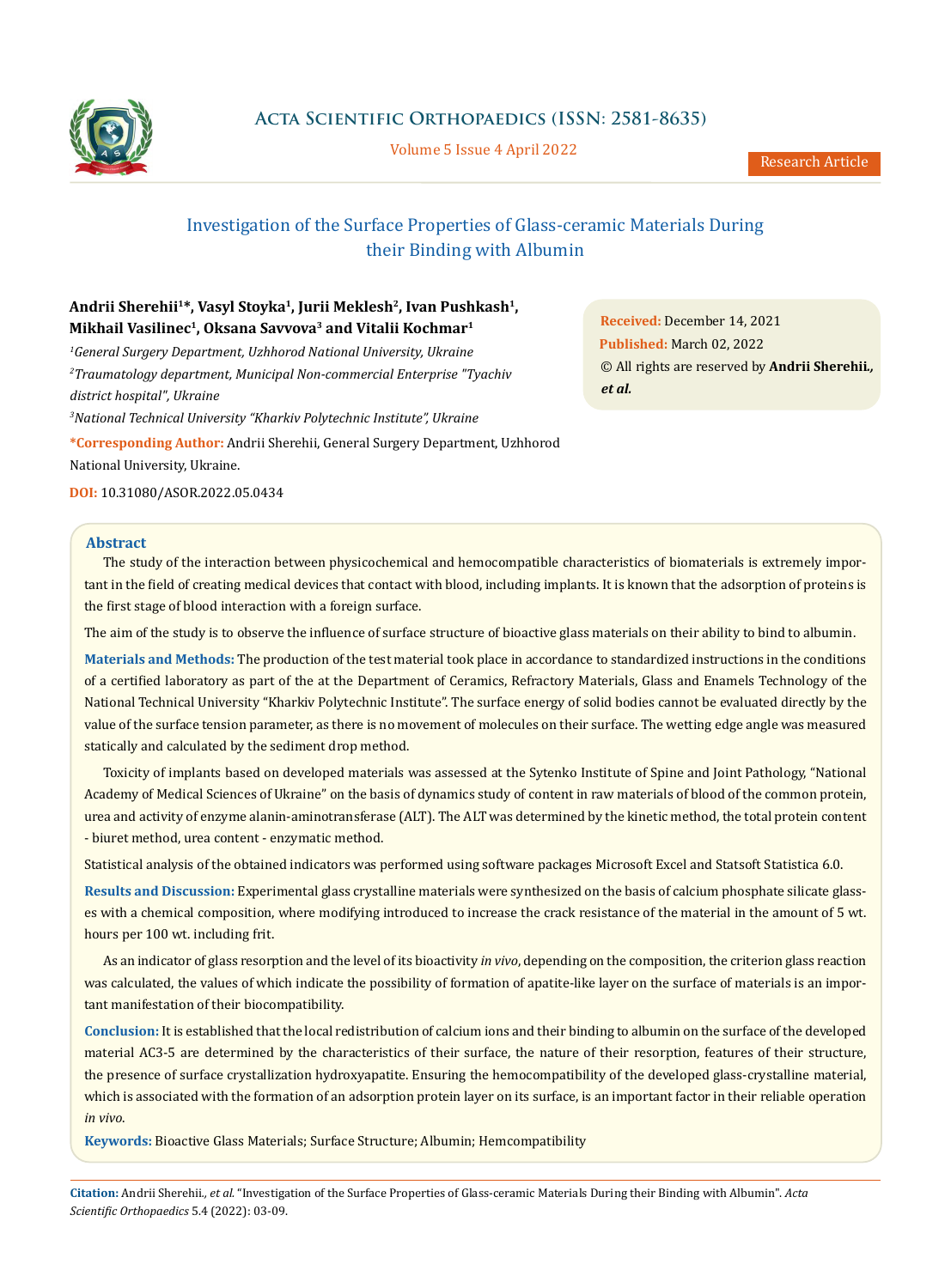### **Abbreviations**

AHS: Adsorbed Human Serum Albumin; ALT: Alanin*-*aminotransferase; GR: Glass Reaction; GAP: Hydroxyapatite; HAS: Human Serum Albumin

## **Introduction**

The study of the interaction between physicochemical and hemocompatible characteristics of biomaterials is extremely important in the field of creating medical devices that contact with blood, including implants. It is known that the adsorption of proteins is the first stage of blood interaction with a foreign surface. Most of biomaterials hemocompatibility properties studies are related to ascertaining the processes of adsorption of the protein layer formation and changes in its properties over time. Until now the influence of physicochemical properties of materials (chemical composition, amorphous and crystalline structure, hydrophilicity or hydrophobicity of the surface, etc.) on the nature of the adsorptiondesorption processes of proteins are contradictory. Thus, there is no consensus on the chemical composition, structure and energy and adsorption properties of the material, which would provide the necessary hemocompatibility of products  $[1]$ .

It is considered that biological effects on the surface of the biomaterial are associated with the phenomenon of "protein adsorption on a solid surface", coming from the blood plasma and directed to the implant during the first minutes of the interaction "bloodtissue". Based on the theoretical model of plasma proteins competitive adsorption on the surface of the endoprosthesis material, the pattern of changes in protein composition in the following order is established: album*і*n, γ-globulins, fibrinogen. The role of these proteins in the development of the inflammation process is not equal. When applied albumin to the biomaterial, decrease in the cells growth of the inflammatory row is observed and deficiency of fibrinogen did not allow to develop a normal inflammatory response until the implant was not covered by protein data. Albumin, which is presented in the largest amount in plasma, can "shield" the surface of the biomaterial, preventing the adhesion of other proteins and blood cells. Therefore, exactly the peptides on the surface of the implant, that allows the biomaterial to be identified as foreign, initiates immune responses. This theory explains why inert nonimmunogenic material triggers the inflammatory process.

Experiments with model systems have shown a special character in the hemocompatibility of preliminary adsorption of albumin. On the one hand, adsorbed human serum albumin (HSA) inhibits platelet adhesion, and on the other hand, it prevents the binding of fibrinogen to the surface. When carrying out passivation in conditions close to those realized by contact of the biomaterial with blood (prescription of the surface with blood plasma, increasing the concentration of protein in solution, the use of a mixture of proteins), succeeded significantly reduce the difference between the adsorption and energy properties of hemocompatibility of hydrophilic and hydrophobic materials. Therefore, to increase the hemocompatibility of medical devices, it is advisable to passivate the surface with serum, plasma, model solutions with physiological concentrations of proteins, which is better in comparison with the widely used surface treatment with a solution of albumin.

The probability of hemocompatibility of a medical device with short-term or prolonged contact with blood increases if the primary stages of the interaction of the surface of the product with blood are characterized by:

- • Rapid formation of strongly bound to the surface of the homogeneous (uniformity of coating) multilayers of protein (the case of hydrophobic materials) or the formation of a monolayer coating, the proteins of which are weakly bound to the surface and able to exchange with non-adsorbed blood proteins (case of hydrophilic materials);
- Minimal activation of blood enzyme systems, including the complement system;
- Minimal activation of cellular components of the blood, including aggregation, adhesion, release reaction and lysis of cells.

Protein adhesion on the surface of the implanted material is the initial stage in the cascade of interdependent processes that inaugurate each other and occur in the tissues after the implant is placed. It is followed by activation of the coagulation system and the complement system, thrombosis and migration of leukocytes [2].

Polymorphonuclear leukocytes are the first to appear in the site of inflammation and play a major role in intercellular interaction. Their migration begins 1-3 hours after the onset of the inflammatory reaction, after 6-12 hours around the source of irritation a pronounced leukocyte shaft is formed.

**Citation:** Andrii Sherehii*., et al.* "Investigation of the Surface Properties of Glass-ceramic Materials During their Binding with Albumin". *Acta Scientific Orthopaedics* 5.4 (2022): 03-09.

 $04$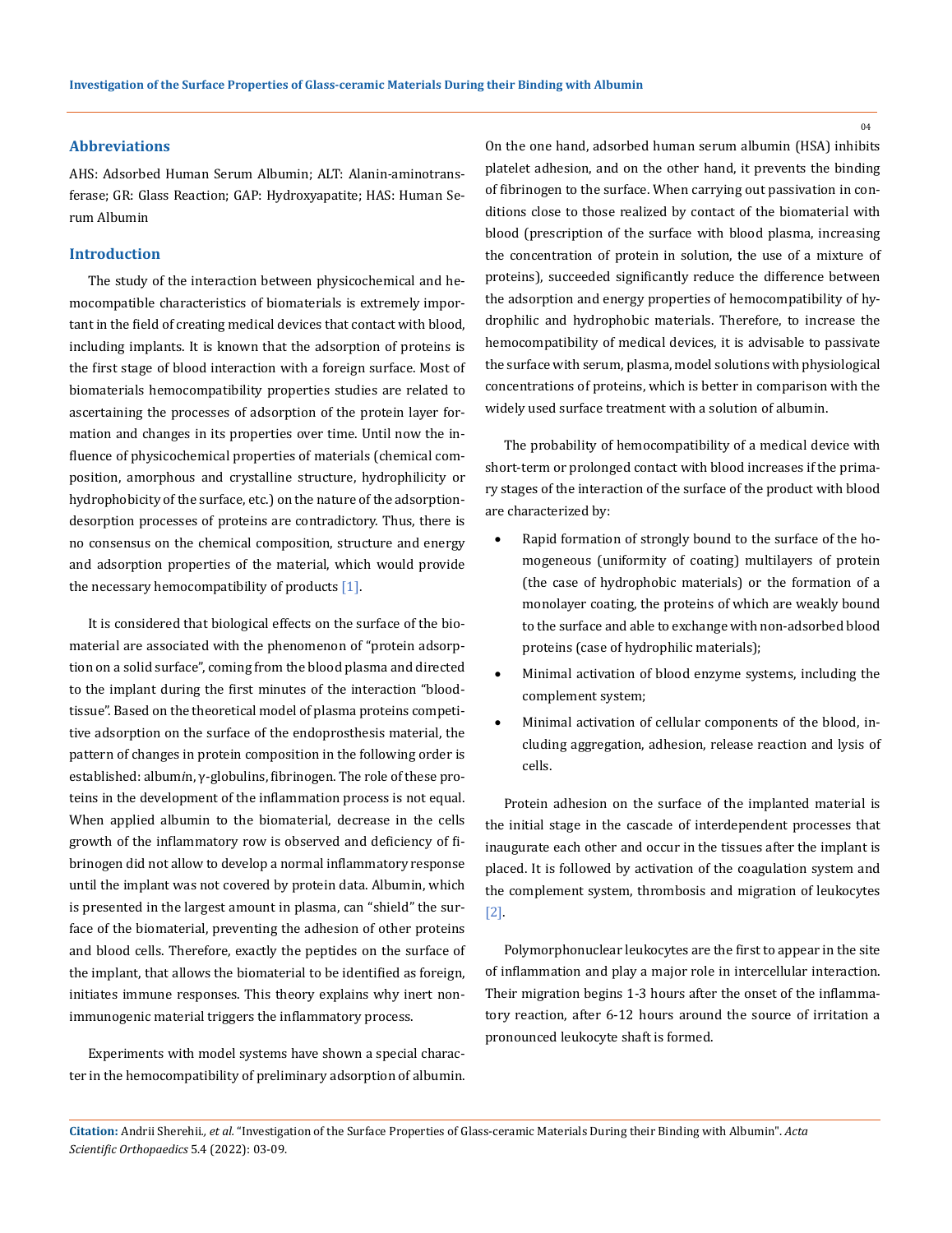In the next phase of the inflammatory reaction, the main type of cells are macrophages, which take the role of a key regulatory cell - the "conductor of the cell ensemble". They limit the foreign body, consistently forming neutrophilic macrophage, macrophage and macrophage-fibroblastic barriers that precede the formation of granulation tissue. It is believed that macrophages play a key role in the interaction of "implant-tissue". On the surface of macrophages there are specific integrins that are responsible for adhesion on the surface of the implant, namely - interact with the proteins adsorbed on it  $[2]$ . The process following the accumulation of phagocytes is specific to this type of inflammatory reaction - the fusion of macrophages with the formation of giant foreign body cells [12].

After implantation of the synthetic biomaterial, the typical pathophysiological reaction which is expressed in an inflammation develops. Its features are the formation of granulomas containing giant cells of a foreign body - macrophage derivatives, as well as the formation of a connective tissue capsule that separates the implant from the surrounding tissues. The nature of the reaction to a foreign object is determined by the reactivity of the organism and the properties of the implant material and, to a greater extent, the characteristics of the surface.

Until now, scientist's development in the field of medical materials, science has determined the direction of development and implementation of implants with "specified biocompatible properties" - bioinert, bioactive, resorbable. Among these materials, the most hopeful for the creation of hemocompatible materials are bioactive glass crystalline materials with adaptable solubility and the capacity to fuse with bone tissue in a short time period  $\left[3\right]$ . This can be realized, including by treating their surface in an albumin solution. The synthesis of composite glass materials of this type will increase the hemocompatibility of the implant and prevent tissue inflammation during implantation *in vivo*, which determines the main current direction development of biocompatible calcium phosphate materials for bone arthroplasty.

### **The Aim of the Study**

The purpose of this work is to observe the influence of surface structure of bioactive glass materials on their ability to bind to albumin.

To achieve this goal, the following tasks were established:

- To establish concentration of calcium ions after exposure of experimental glass-crystal materials in 10 mass. % of albumin solution;
- To investigate the redistribution of calcium fractions in albumin solution after contact with test samples, taking into account the peculiarities of their structure;
- To determine the hemocompatibility of the developed materials and to assess their prospects in the development of bone endoprostheses.

# **Materials and Methods**

## **Order of experiment**

 Concentration of calcium ions in 10 mass. % solution of albumin after exposure of experimental glass-crystal materials during 5 days determined by calorimetric method  $[4,11]$ . Into a clean test tube was filled 1.0 ml of distilled water, 2.0 ml of serum and 0.5 ml of sodium hydroxide solution with C = 0.4 mol/L. Solution is mixed and after 5-10 minutes 2,0 ml solution of reactive (morexide) is added. At the same time etalon and the solution of comparison is prepared (Table 1). All solutions are re-mixed and the optical density of the sample and the standard with the comparison solution is measured. The measurement is carried out in 1 cm of a cell at length waves 540 nm not earlier than in 5, but no later than 15 minutes after adding the solution of the reagent. Evaluation of results. By the optical density of the samples (A) and the standard (B) of the free calcium (x) is calculated in mmol/l of biological material by the formula:

| $x=2,5 \cdot A/B$ ; mmol/l. |  |  |
|-----------------------------|--|--|
|-----------------------------|--|--|

| <b>Components</b>                  | <b>Sample</b><br>(A) | <b>Comparison</b><br>solution | <b>Standard</b><br>(B) |  |
|------------------------------------|----------------------|-------------------------------|------------------------|--|
| Distilled water, ml                | 1,00                 | 1,02                          | 1,00                   |  |
| Experimental material,<br>ml       | 0,02                 |                               |                        |  |
| Calibration solution, ml           |                      |                               | 0,02                   |  |
| Sodium hydroxide, ml               | 0,50                 | 0,50                          | 0,50                   |  |
| Reagent solution<br>(murexide), ml | 2,00                 | 2,00                          | 2,00                   |  |

**Table 1:** Distribution scheme of components.

To determine the total content of calcium up to  $1 \text{ cm}^3$  of solution added  $4 \text{ cm}^3$  of nitric concentrated ch.h acids and  $5 \text{ cm}^3$  of distilled

05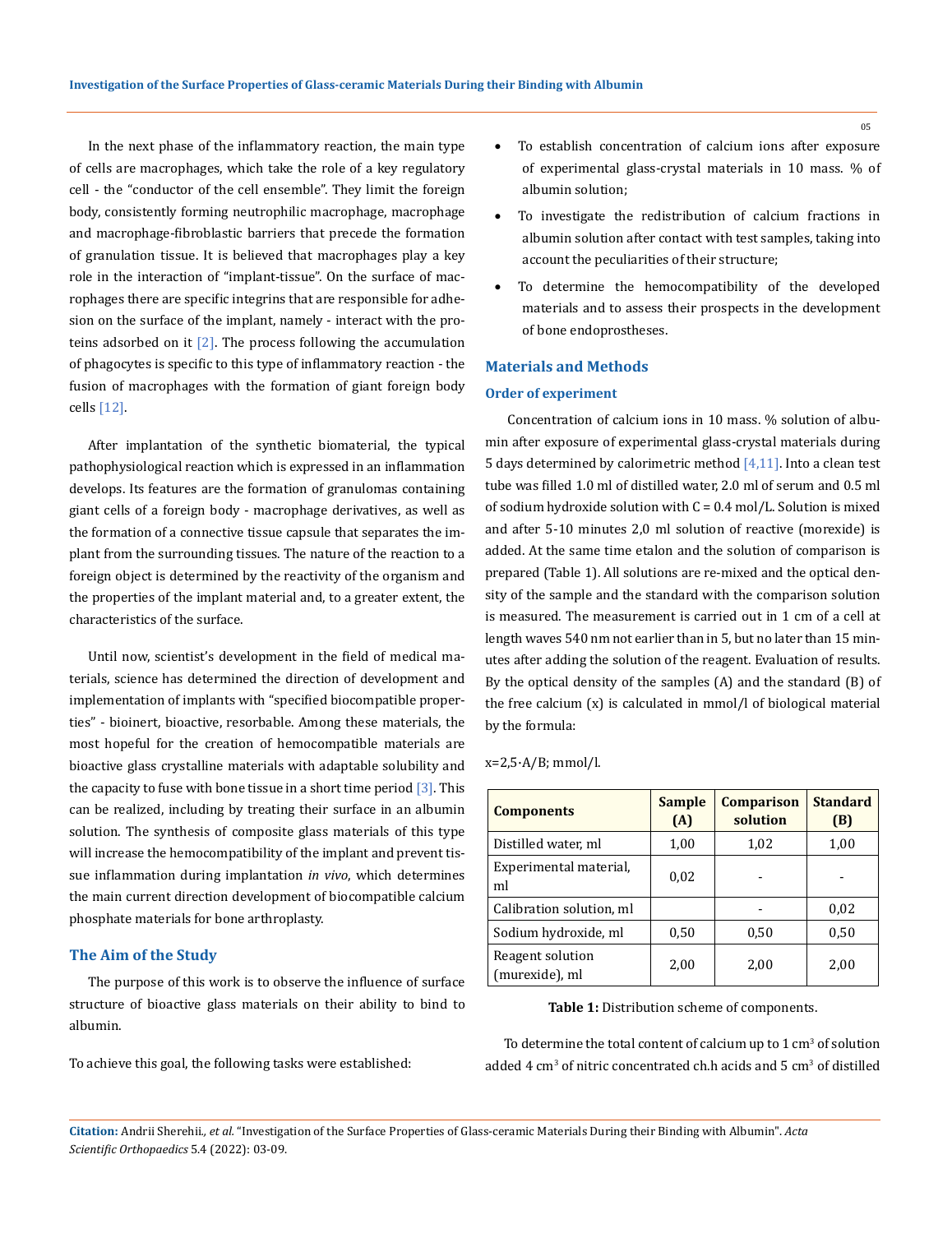water was placed in the microwave distribution system Ethos Easy and conducted decomposition of the sample under the action of microwave radiation at temperature 185°С.

The obtained solutions were quantitatively transferred to the measuring flasks and brought to 15 cm<sup>3</sup> with water distilled. To determine the free calcium to  $0.5 \text{ cm}^3$  of solution added  $4.5 \text{ cm}^3$  ethyl alcohol 96%, to remove the formed sediment samples stayed for 6 days. Determination of mass fraction of calcium, and prepared solutions were conducted by the method of flammable atomic absorption spectrometry on the device Agilent AA 240FS.

*С*alcium-phosphatosilicate glass crystalline material was manufactured using traditional technology, which includes charge of raw materials, cooking model glass in corundum crucibles with a temperature of 1250-1350 ° C for 6 hours and holding at these temperatures for 0.5 hours.

Samples of glass, crushed to a residue of not more than 5% on a sieve № 008, were prepared by semi-dry isostatic pressing, formed into cylinders with a diameter of 4 mm and a height of 10 mm, from which then for experiment grind cylinders with a diameter of 1 mm and a height of 3 mm.

The surface energy of solid bodies cannot be evaluated directly by the value of the surface tension parameter, as there is no movement of molecules on their surface. The wetting edge angle was measured statically and calculated by the sediment drop method.

Toxicity of implants based on developed materials was assessed in the Sytenko Institute of Spine and Joint Pathology, "National Academy of Medical Sciences of Ukraine" on the basis of dynamics study of content in raw materials of blood of the common protein, urea and activity of enzyme alanin-aminotransferase (ALT). The ALT was determined by the kinetic method, the total protein content - biuret method, urea content - enzymatic method.

Statistical analysis of the obtained indicators was performed using software packages Microsoft Excel and Statsoft Statistica 6.0. The Mann - Whitney method was used to determine the differences between the comparison groups. The difference under conditions p <0.05 was considered significant. In biochemical studies, group comparisons were performed according to the nonparametric Wilcoxon criterion with the calculation of the median (Me) and percentiles (25-75 ‰).

# **Results and Discussion**

Experimental glass crystalline materials were synthesized on the basis of calcium phosphate silicate glasses with a chemical composition (Table 2), where  $R_2O_3$  -  $Al_2O_3$   $R_2O_3$ ;  $R_2O$  -  $Li_2O$ ,  $Na_2O$ ,  $K_2O$ ; RO<sub>2</sub> - ZrO<sub>2</sub> TiO<sub>2</sub>, CeO<sub>2</sub>, MnO<sub>2</sub>; RO - CaO, MgO, ZnO; modifying components CaO,  $V_2O_5$ , MoO<sub>3</sub>, La<sub>2</sub>O<sub>3</sub>, Cu<sub>2</sub>O, SiO<sub>2</sub> and filler ZrO<sub>2</sub>, which was introduced to increase the crack resistance of the material in the amount of 5 wt. hours per 100 wt. including frit.

|                                  | <b>Marking</b> |         |         |                                            |         |  |
|----------------------------------|----------------|---------|---------|--------------------------------------------|---------|--|
| <b>Oxides</b>                    | $AC3-1$        | $AC3-2$ | $AC3-3$ | $AC3-4$                                    | $AC3-5$ |  |
|                                  |                |         |         | Differences in chemical composition, wt. % |         |  |
| SiO <sub>2</sub>                 | 50,0           | 50,0    | 47,0    | 50,0                                       | 47,0    |  |
| $R_2O_3$                         | 7,0            | 7,0     | 7,0     | 7,0                                        | 6,0     |  |
| $R_{2}$ O                        | 11,4           | 12,4    | 12,0    | 12,0                                       | 10,9    |  |
| RO <sub>2</sub>                  | 3,0            | 1,0     | 4,0     | 2,5                                        | 4,0     |  |
| $P_2O_5$                         | 9,0            | 9,0     | 10,0    | 9,0                                        | 10,0    |  |
| R <sub>O</sub>                   | 19,0           | 17,0    | 20,1    | 18,4                                       | 19,6    |  |
| CaF <sub>2</sub>                 | 0,5            | 0,5     | 1,0     | 1,0                                        | 2,4     |  |
| $\Sigma$ CoO,                    | 0,1            | 0,1     | 0,1     | 0,1                                        | 0,1     |  |
| $V_2O_{5}$                       |                |         |         |                                            |         |  |
| MoO <sub>3</sub>                 |                |         |         |                                            |         |  |
| La <sub>2</sub> O <sub>3</sub> , |                |         |         |                                            |         |  |
| $Cu2O$ , SrO                     |                |         |         |                                            |         |  |
| fSi                              | 0,30           | 0,30    | 0,28    | 0,30                                       | 0,28    |  |
| GR                               | 3              | 3       | 4       | 3                                          | 4       |  |

**Table 2:** Differences in the chemical composition of experimental glasses and structural indicators.

Glass with AC3 marking was manufactured according to the traditional technology, which includes loading of raw materials, welding of model glasses in corundum containers at temperatures of 1250°С - 1350°С for 6 hours and exposure to these temperatures for 0,5 hours.

Glass-crystalline materials were obtained by ceramic technology in the conditions of one-stage low-temperature (750-800°С) high-speed (15 min) thermal processing. Complex calcium phosphate-silicate glass-crystalline coatings containing yttrium oxidestabilized zirconium dioxide filler were labeled AC3-1, AC3-2, AC3- 3, AC3-4 and АСЗ-5.

The formation of polyphosphates in the glass structure, which is determined by the ratio of  $R_2O: P_2O_5 > 1$ , will allow the formation of

**Citation:** Andrii Sherehii*., et al.* "Investigation of the Surface Properties of Glass-ceramic Materials During their Binding with Albumin". *Acta Scientific Orthopaedics* 5.4 (2022): 03-09.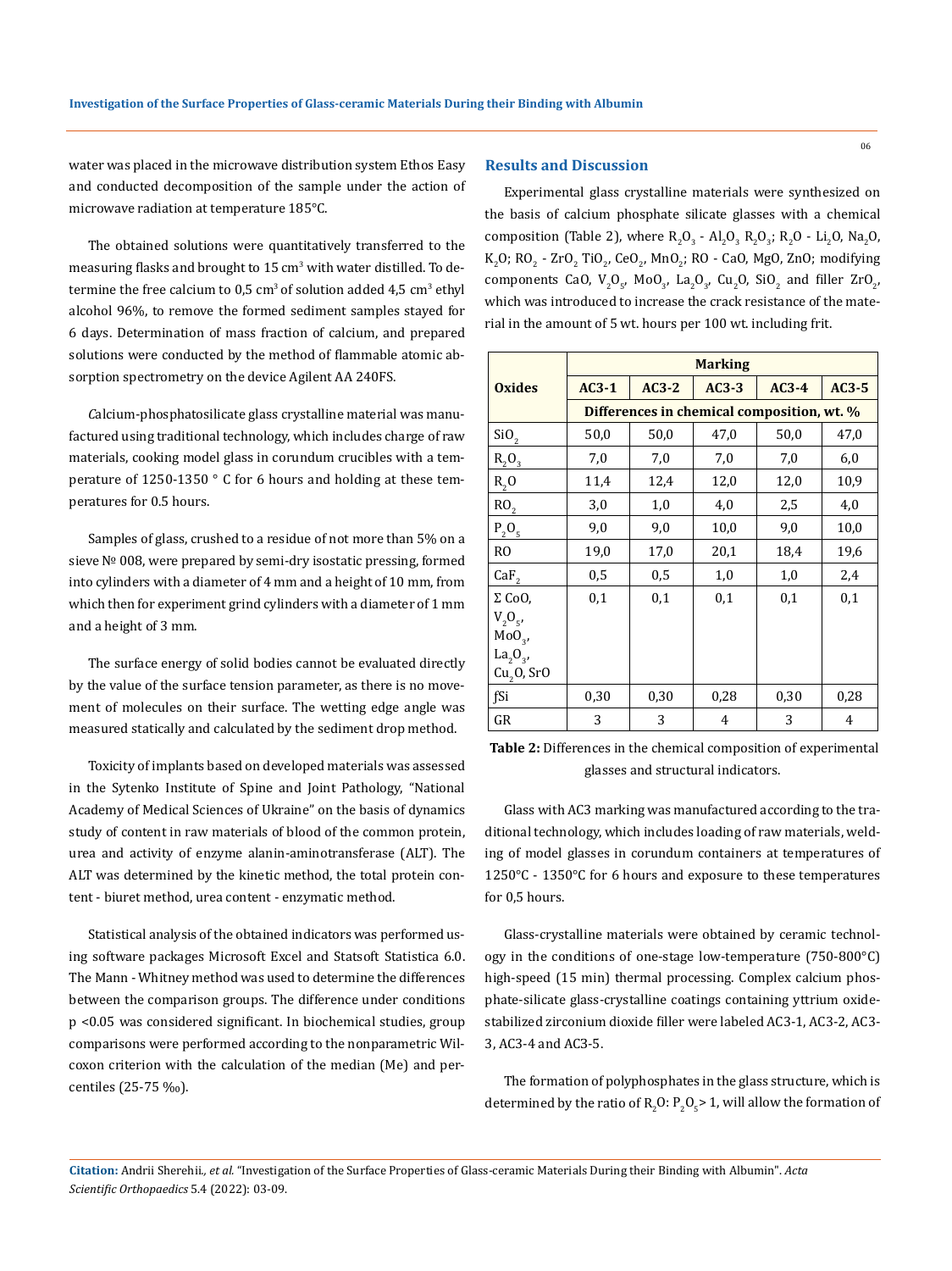cybotactic groups of future crystalline phases [5], that, along with ensuring high reactivity of glass materials at fSi <0.32, is important manifestation of their bioactivity [6].

As an indicator of glass resorption and the level of its bioactivity *in vivo*, depending on the composition, the criterion glass reaction  $(GR)$  was calculated  $[7]$ , the values of which indicate the possibility of formation of apatite-like layer on the surface of materials (GR = 4) is an important manifestation of their biocompatibility.

The formation of bonds between bioactive glass  $[8]$  and bone is carried out by a condensation reaction between  $\equiv$  Si - OH groups of acidic nature and polar groups of protein adhesive molecules. It is also possible the appearance of electrostatic bonds between protein molecules and the surface of the glass material. The strength of these bonds in comparison with the valence is insignificant, but as a result of their number, as well as due to the reaction condensation, the protein molecule is quite firmly fixed on the surface of bioactive glass. These phenomena can lead to a local change in the concentration of ionized calcium near the surface of the sample.

 This is confirmed by the fact that after exposure to 10% solution of albumin test materials (A/AC3) for 5 days, the total calcium content is highest for albumin solution after exposure to material ACЗ-2 (A/AC3-2), the lowest - for A/ACЗ-5 (Figure 1). However, in the process of interaction of the experimental materials with the albumin solution in comparison with distilled water, the yield of free (ionized calcium) changes significantly. Only for A/AC3-3 solutions and to a greater extent for A/AC3-5, the content of bound calcium increases slightly compared to the albumin solution, and free calcium decreases. For solutions A/ACЗ-1 A/ACЗ-2 A/ACЗ-4 the specified characteristic is inversed. Therefore, the highest amount of bound calcium is observed for the material AC3-5, which is characterized by  $fSi = 0.28$ , and  $GR = 4$ .





#### **Characteristics of glass-crystalline material**

Material marked AC*З*-5 is made at the Department of Ceramics, Refractory Materials, Glass and Enamels Technology of the National Technical University "Kharkiv Polytechnic Institute". It is a strengthened bioactive calcium-phosphatosilicate glass crystalline material, which is composed of frit containing oxides of Na<sub>2</sub>O, K<sub>2</sub>O, Li<sub>2</sub>O, CaO, MgO, P<sub>2</sub>O<sub>5</sub>, B<sub>2</sub>O<sub>3</sub>, SiO<sub>2</sub>, ZnO, TiO<sub>2</sub>, MnO<sub>2</sub>, Cu<sub>2</sub>O, SrO, CaF<sub>2</sub>, further containing alumina, zirconium, cerium, cobalt, vanadium, lanthanum and lanthanum molybdenum. Increasing the crack resistance of the experimental materials was realized by introducing a filler of zirconium dioxide stabilized with yttrium oxide in the amount of 5 mass fractions per 100 mass fractions of frit.

From a thermodynamic point of view, the surface of the implant material must provide spontaneous adsorption of proteins, which significantly depends on the free energy of the surface for the processes of osseointegration. The values of free surface energy (55.37 ÷ 74.59 mJ/m<sup>2</sup> ) (Figure 2) for the original experimental materials indicate the possibility of intermolecular interaction at the boundary of the phase distribution and the formation of new phase embryos.





In connection with experimental hydrophilic glass materials, it shows astringent ability, contains lipophilic and hydrophilic bonds. In addition, hydroxyapatite (GAP), which has pronounced osteoconductive properties and is present in the structure of experimental materials, provides adhesion of proteins and cells of bone tissue, is actively involved in ion exchange and metabolism of the bone matrix, maintains ionic and covalent bonds with bone minerals [9].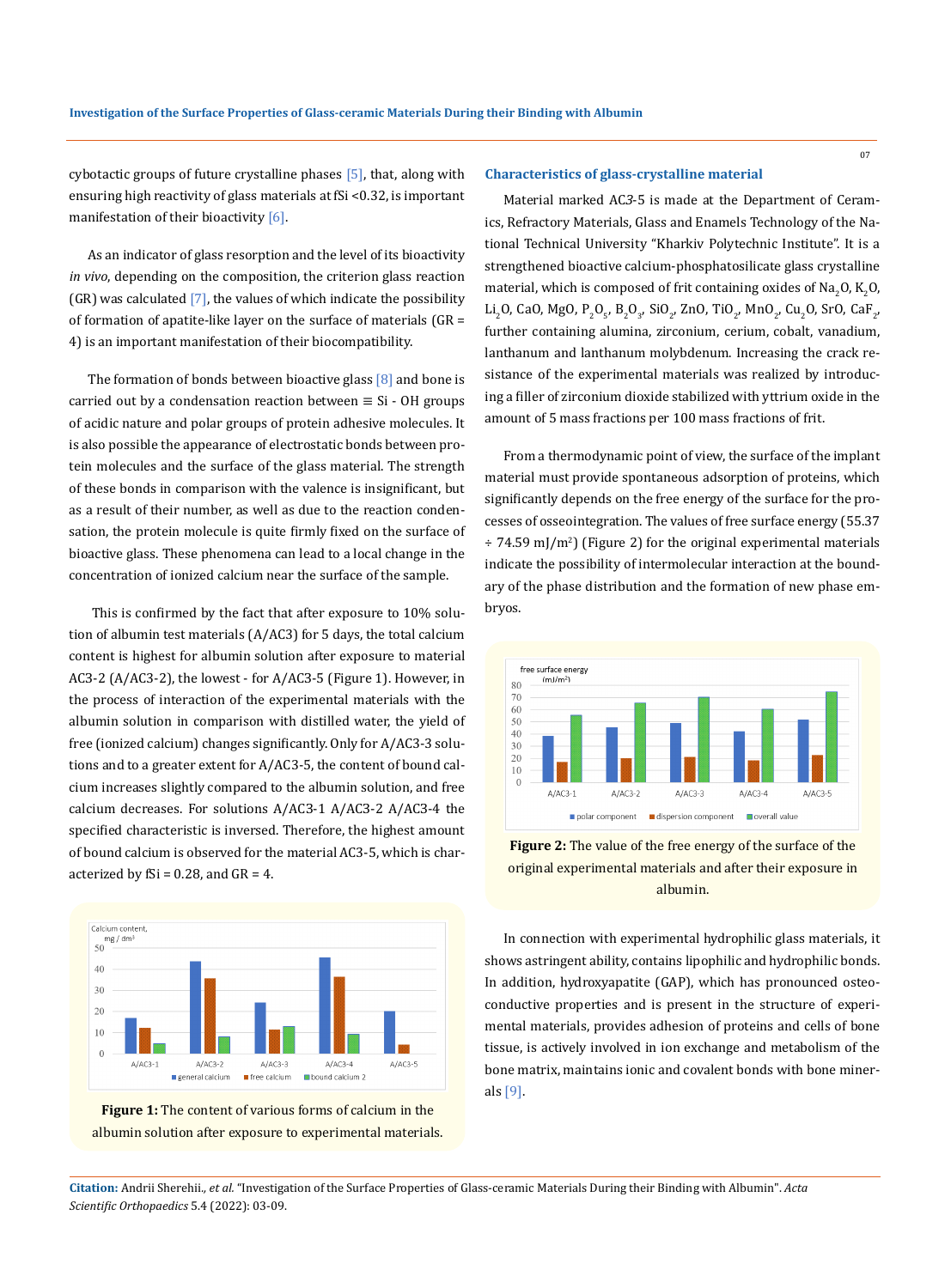After exposure to albumin solution, free surface energy for experimental materials increases (62.9-82.3 mJ/m<sup>2</sup>) (Figure 2). This is explained by the intensification of the adsorption process due to the formation on the surface of the test materials of hydrophilic and hydrophobic areas of albumin. Albumin adsorption is closely related to the process of redistribution of calcium fractions as a result of bioactive materials contact with blood serum  $[10]$ .

 The process of binding of calcium to albumin for experimental materials is circumscribed by the characteristics of their surface (free surface energy), the nature of their resorption (GR, the content of bound calcium in solution), the characteristics of their structure (fSi, the presence of surface crystallization of hydroxyapatite).

As a result of toxicity investigations of implants on the dynamics of the content in the serum of total protein, urea and ALT enzyme activity, the content of total protein on the  $7<sup>th</sup>$  day after implantation  $(79.13 \pm 1.71)$  g/l, on the  $14<sup>th</sup>$  -  $(70.15 \pm 2.23)$  g/l,  $30th$  -  $(73.15)$  $\pm$  0.45) g/l, 90<sup>th</sup> - (71.57  $\pm$  3.00) g/l.

The urea content on the  $7<sup>th</sup>$  day was (5.08  $\pm$  0.34) mmol/l, on the  $14<sup>th</sup>$  - (3.93 ± 0.25) mmol/l, on the  $30<sup>th</sup>$  - (4.25 ± 0, 55) mmol/l, the 90<sup>th</sup> - (4.94  $\pm$  0.43) mmol/l. ALT activity was equal to (44.25  $\pm$ 3.16) U/L,  $(48.00 \pm 4.91)$  U/L,  $(70.00 \pm 14.00)$  U/L,  $(41.56 \pm 5.81)$ U/L respectively. There was no statistically significant difference between the studied parameters in terms of the experiment, which indicates the absence of the effect of AC3-5 implants on the functional state of the liver and kidneys of experimental animals. This indicates the hemocompatibility of the experimental materials, including due to the preliminary adsorption of albumin, and their capacity to function effectively in a living organism after implantation.

# **Conclusion**

It is established that the local redistribution of calcium ions and their binding to albumin on the surface of the developed material AC3-5 are determined by the characteristics of their surface (free surface energy = 74,59), the nature of their resorption (GR = 4, the content of bound calcium in solution) 15,3 mg/dm<sup>3</sup>, features of their structure (fSi, = 0,28), the presence of surface crystallization hydroxyapatite (GAP). Ensuring the hemocompatibility of the developed glass-crystalline material, which is associated with the formation of an adsorption protein layer on its surface, is an important factor in their reliable operation *in vivo*.

# **Acknowledgements**

We express our gratitude for the close cooperation within the framework of the agreement between Uzhhorod National University, Institute of Spine and Joint Pathology named after M.I. Sytenko*, "*National Academy of Medical Sciences of Ukraine" and Department of Ceramics, Refractory Materials, Glass and Enamels Technology of the National Technical University "Kharkiv Polytechnic Institute".

## **Conflict of Interest**

The authors declare no conflict of interests.

### **Bibliography**

- 1. Savvova OV., *et al*. "Biocompatible glass-ceramic coatings. Calcium-phosphate-silicate coatings on titanium for dental implants". Riga: SIA Omni Scriptum Publishing (2018): 67.
- 2. Rey C., *et al*[. "Bone mineral: update on chemical composition](https://www.ncbi.nlm.nih.gov/pmc/articles/PMC2760485/)  and structure". *[Osteoporosis International](https://www.ncbi.nlm.nih.gov/pmc/articles/PMC2760485/)* 20.6 (2009): 1013- [1021.](https://www.ncbi.nlm.nih.gov/pmc/articles/PMC2760485/)
- 3. Martínez-Vázquez FJ., *et al*[. "Fabrication of novel Si-doped](https://www.sciencedirect.com/science/article/abs/pii/S1742706114005947)  [hydroxyapatite/gelatine scaffolds by rapid prototyping for](https://www.sciencedirect.com/science/article/abs/pii/S1742706114005947)  [drug delivery and bone regeneration".](https://www.sciencedirect.com/science/article/abs/pii/S1742706114005947) *Acta Biomaterialia* 15 [\(2015\): 200-209.](https://www.sciencedirect.com/science/article/abs/pii/S1742706114005947)
- 4. Savvova OV., *et al*[. "Surface properties of biocompatible calci](https://link.springer.com/article/10.1007/s10717-017-9922-3)[um-silicon-phosphate glass ceramic materials and coatings".](https://link.springer.com/article/10.1007/s10717-017-9922-3)  *[Glass and Ceramics](https://link.springer.com/article/10.1007/s10717-017-9922-3)* 74.1 (2017): 29-33.
- 5. [Sanjaya KS and Debasish S. "Study of BSA protein adsorption/](https://www.sciencedirect.com/science/article/abs/pii/S0169433213016681) [release on hydroxyapatite nanoparticles".](https://www.sciencedirect.com/science/article/abs/pii/S0169433213016681) *Applied Surface Science* [286 \(2013\): 99-103.](https://www.sciencedirect.com/science/article/abs/pii/S0169433213016681)
- 6. Le Van Thuan., *et al*. "Investigation of the features of sorption of albumin on synthetic nanosized silicon-substituted hydroxyapatites". *Sorption and Chromatographic Processes* 15.1 (2015): 100-109.
- 7. Gonyar LA., *et al*[. "Albumin, in the presence of calcium, elicits a](https://journals.asm.org/doi/10.1128/IAI.00198-17)  [massive increase in extracellular bordetella adenylate cyclase](https://journals.asm.org/doi/10.1128/IAI.00198-17)  toxin". *[Infection and Immunity](https://journals.asm.org/doi/10.1128/IAI.00198-17)* 85.6 (2017): 1-19.
- 8. Allison SP and Lobo DN. "Albumin administration should not be avoided". *Critical Care* 4.3 (2000): 147-150.
- 9. [Wang K and Zhou Ch. "A review of protein adsorption on bioc](https://pubmed.ncbi.nlm.nih.gov/23741605/)eramics". *Interface Focus* [2.3 \(2012\): 259-277.](https://pubmed.ncbi.nlm.nih.gov/23741605/)